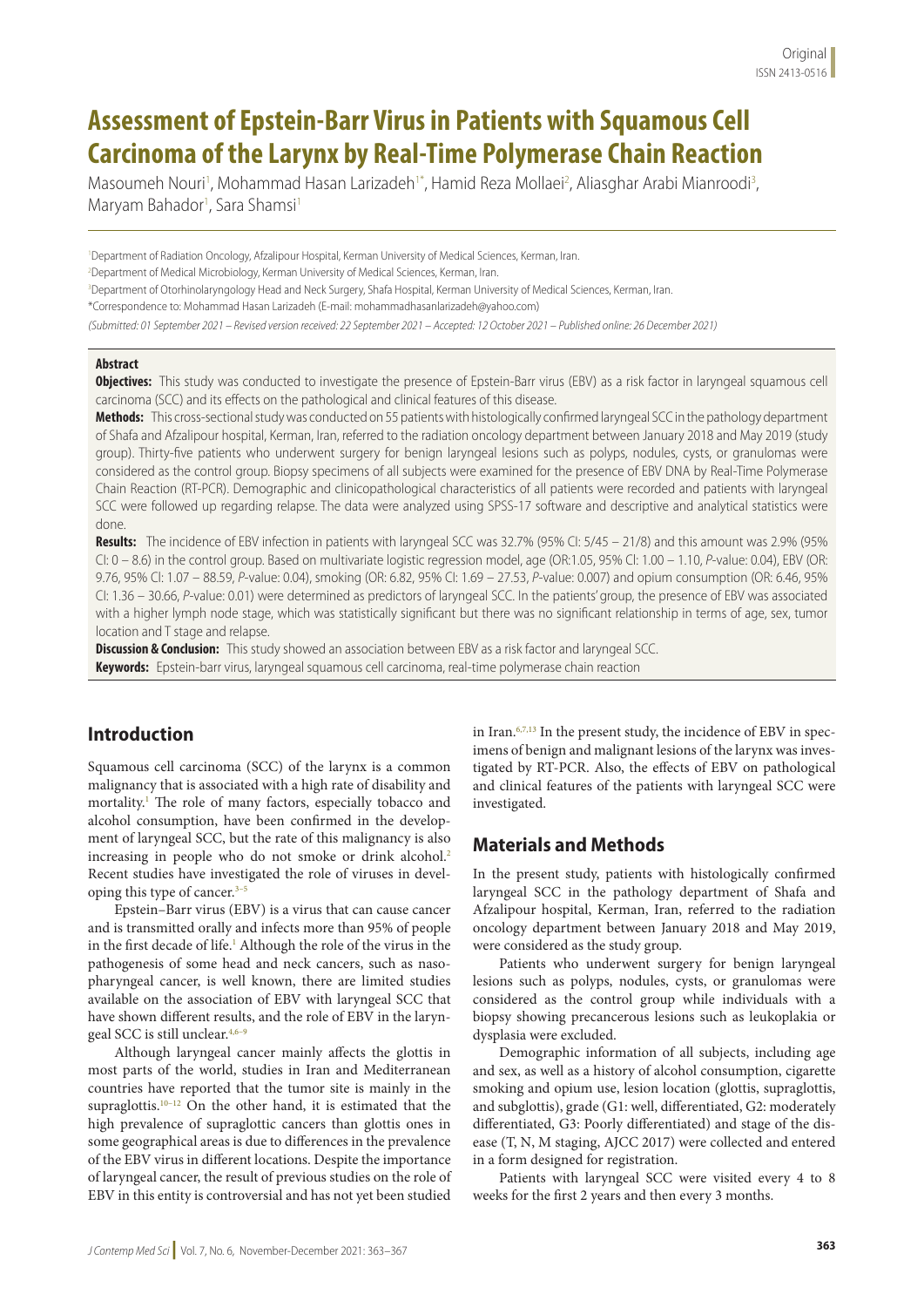During follow-up visits, patients underwent history taking, physical and fiberoptic examination. If relapse was suspected, laryngeal biopsy would be taken.

All tissue samples (paraffin-embedded blocks) included in the study were examined for the detection of EBV DNA by RT-PCR.

The molecular tests of detecting EBV DNA by RT-PCR were performed based on the following steps:

- *1. Preparation of pathological samples in tissue processor device which contains formalin, ethanol, and xylol. molding samples by paraffin molds, and removing formalin from the tissue in several stages.*
- *2. Virus DNA extraction using RIBO-Prep commercial kit, according to the manufacturer's instructions.*

### *The Quantitative and Qualitative Examination of the Extracted DNA*

The quantity and quality (amount of protein and polysaccharide contaminants) of the extracted DNA were evaluated by the absorption rate of the samples at 260 and 280 nm and the calculation of the adsorption ratios of 260/260 nm using the NanoDrop spectrophotometer. To detect the absence of fractures and the integrity of the DNA, the same amount of extracted DNA was electrophoresed on the 1.5% agarose gel containing ethidium bromide.

*3. Study of light absorption NanoDrop device*

At this stage, to measure the amount of DNA extracted, the amount of 2 µl of the DNA sample was poured into a 0.2 ml microtube, and after adding 98 µl of distilled water to it, the absorbance of the solution was measured at a wavelength of 260 nm. Finally, according to the DNA absorption coefficient at 260 nm, and also, the dilution coefficient of 50, the amount of DNA was calculated.

*4. Identification of samples for EBV contamination using Real-time PCR tests*

Real-time PCR was used to detect the EBV virus. This method uses a primer and a probe specific for the BZLF5 virus gene region, which is responsible for the synthesis of viral DNA polymerase. Sequences of these areas are given below.

#### **Primer 1: CGGAAGCCCTCTGGACTTC Primer 2: CCCTGTTTATCCGATGGAATG ProbeFAM-TGTACACGCACGAGAAATG - CGCC-BHQ1**

After extracting the virus genome, 10 μl of mastermix2x, 0.5 μl of primer and probe with a final concentration of 10 nmol, 4.5 μl of DEPC sterile water, and finally, 5 μl of DNA and the extracted sample were added to 0.2 mL microtubes. After a quick spin, control samples with unknown samples were placed in Real-time PCR (Rotor-Gene 6000, Australia, and Corbett Research) and tested according to temperature profile (95°C for 10 minutes with 45 cycles 95°C for 15 seconds and 60°C for 40 seconds). Finally, positive samples in the green channel (FAM) were analyzed in terms of fluorescence at a temperature of 60°C.

All collected data were plugged into the SPSS version 17 software. The mean and standard deviation indices were used to describe quantitative data and the percentage and frequency were used to describe qualitative data. The Chi-square test was also used to compare EBV positivity in the control and patient groups, to examine the positive relationship between EBV and other factors such as smoking and alcohol consumption, stage and degree of disease differentiation, and tumor location. Statistical significant level was considered at  $P = 0.05$ .

## **Results**

## *Demographic Information of Subjects*

The present study was conducted on 55 patients with laryngeal cancer and 35 patients with benign laryngeal diseases. The mean age of subjects in this study was  $58.04 \pm 11.55$  years old (age range: 31 to 88) for patients with laryngeal cancer and  $46.89 \pm 14.63$  years old (age range: 9 to 71) for those with benign laryngeal diseases, respectively, and patients with cancer were older  $(P = 0.001)$ . According to the findings, patients with laryngeal cancer were significantly different from those with benign laryngeal diseases in terms of sex, cigarette smoking, opium consumption, and EBV infection. The majority of cancer patients were male  $(P = 0.01)$  and more than three-quarter of them were cigarette smokers (80% versus 54.2%; *P* = 0.001) and opium consumers (87.3% versus 58.3%,  $P = 0.004$ ), and EBV infection was positive for more than onequarter of them  $(32.7\% \text{ versus } 2.9\%, P = 0.001)$  in comparison to those with benign laryngeal diseases (Table 1).

| Table 1. Comparison of demographic information of the study subjects |                           |                                                     |                                                                |         |  |  |
|----------------------------------------------------------------------|---------------------------|-----------------------------------------------------|----------------------------------------------------------------|---------|--|--|
| <b>Variables</b>                                                     | <b>Level of variables</b> | <b>Patients with laryngeal cancer</b><br>$(n = 55)$ | <b>Patients with benign laryngeal</b><br>diseases ( $n = 35$ ) | P-value |  |  |
| Age (year)                                                           |                           | $58.04 \pm 11.55$                                   | $46.89 + 14.63$                                                | 0.001   |  |  |
| Sex                                                                  | Male                      | 51(92.7)                                            | 26(74.3)                                                       | 0.01    |  |  |
|                                                                      | Female                    | 4(7.3)                                              | 9(25.7)                                                        |         |  |  |
| Cigarette smoking                                                    | Negative                  | 11(20)                                              | 11(45.8)                                                       | 0.001   |  |  |
|                                                                      | Positive                  | 44 (80)                                             | $13(54.2)^{*}$                                                 |         |  |  |
| Opium consumption                                                    | Negative                  | 7(12.7)                                             | 10(41.7)                                                       | 0.004   |  |  |
|                                                                      | Positive                  | 48 (87.3)                                           | $14(58.3)^{*}$                                                 |         |  |  |
| FBV infection                                                        | Negative                  | 37(67.3)                                            | 34(97.1)                                                       | 0.001   |  |  |
|                                                                      | Positive                  | 18(32.7)                                            | 1(2.9)                                                         |         |  |  |

\* The cigarette smoking and opium consumption of a patient with benign laryngeal diseases was unclear.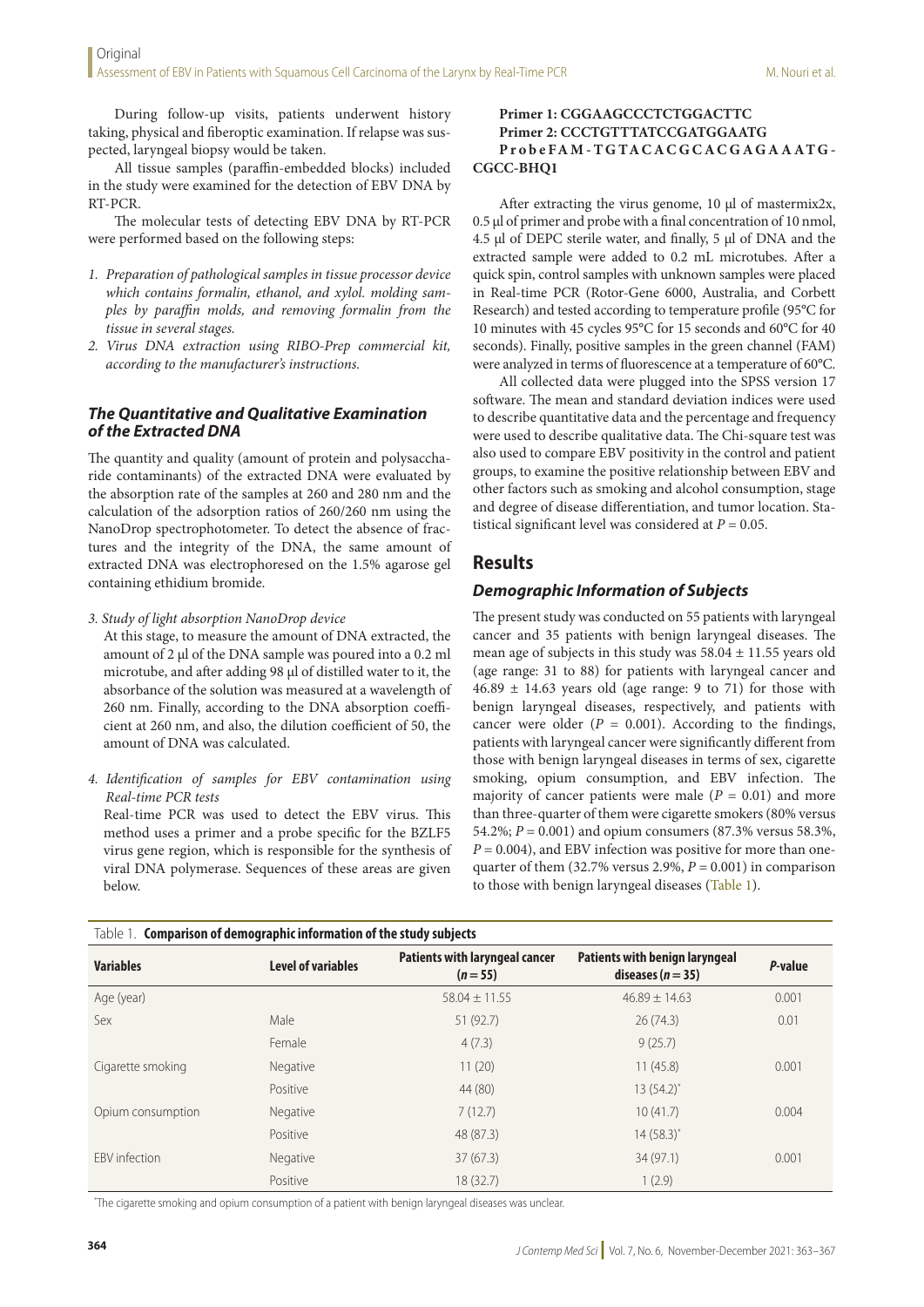| Table 2. Comparison of demographic and clinical information based on EBV infection among cancer patients |                           |                                                  |                                               |                    |  |  |
|----------------------------------------------------------------------------------------------------------|---------------------------|--------------------------------------------------|-----------------------------------------------|--------------------|--|--|
| <b>Variables</b>                                                                                         | <b>Level of variables</b> | <b>Cancer patients without</b><br>EBV $(n = 37)$ | <b>Cancer patients with EBV</b><br>$(n = 18)$ | P-value            |  |  |
| Age (year)                                                                                               |                           | $57.35 \pm 10.74$                                | $59.44 \pm 13.26$                             | 0.53a              |  |  |
| Sex                                                                                                      | Male                      | 34 (91.9)                                        | 17 (94.4)                                     | 1 <sup>b</sup>     |  |  |
|                                                                                                          | Female                    | 3(8.1)                                           | 1(5.6)                                        |                    |  |  |
| Cigarette smoking                                                                                        | Negative                  | 7(18.9)                                          | 4(22.2)                                       | 1 <sup>b</sup>     |  |  |
|                                                                                                          | Positive                  | 30(81.1)                                         | 14(77.8)                                      |                    |  |  |
| Opium consumption                                                                                        | Negative                  | 4(10.8)                                          | 3(16.7)                                       | 0.67 <sup>b</sup>  |  |  |
|                                                                                                          | Positive                  | 33 (89.2)                                        | 15(83.3)                                      |                    |  |  |
| Histological grading                                                                                     | G1                        | 5(13.5)                                          | 4(22.2)                                       | $0.51^{b}$         |  |  |
|                                                                                                          | G <sub>2</sub>            | 30 (81.1)                                        | 14(77.8)                                      |                    |  |  |
|                                                                                                          | G <sub>3</sub>            | 2(5.4)                                           | $\mathbf 0$                                   |                    |  |  |
| T stage                                                                                                  | T1                        | 4(10.8)                                          | 1(5.6)                                        | 0.62 <sup>b</sup>  |  |  |
|                                                                                                          | T <sub>2</sub>            | 13(35.1)                                         | 4(22.2)                                       |                    |  |  |
|                                                                                                          | T <sub>3</sub>            | 18 (48.6)                                        | 11(61.1)                                      |                    |  |  |
|                                                                                                          | T4                        | 2(5.4)                                           | 2(11.1)                                       |                    |  |  |
| N stage                                                                                                  | N <sub>0</sub>            | 32(86.5)                                         | 8(44.4)                                       | 0.002 <sup>b</sup> |  |  |
|                                                                                                          | N1                        | 3(8.1)                                           | 6(33.3)                                       |                    |  |  |
|                                                                                                          | N2                        | 1(2.7)                                           | 4(22.2)                                       |                    |  |  |
| Location of cancer                                                                                       | N3                        | 1(2.7)                                           | $\overline{0}$                                |                    |  |  |
|                                                                                                          | Subglottic                | 1(2.7)                                           | 1(5.6)                                        | 0.40 <sup>b</sup>  |  |  |
|                                                                                                          | Glott                     | 12(32.4)                                         | 3(16.7)                                       |                    |  |  |
|                                                                                                          | Supraglottic              | 24 (64.9)                                        | 14(77.8)                                      |                    |  |  |
| Relapse                                                                                                  | Negative                  | 35 (94.6)                                        | 16 (88.9)                                     | 0.59 <sup>b</sup>  |  |  |
|                                                                                                          | Positive                  | 2(5.4)                                           | 2(11.1)                                       |                    |  |  |

<sup>a</sup>Student's t-test, <sup>b</sup>Fisher's exact test.

## *The Correlation of Demographic and Clinical Information with EBV Infection in Cancer Patients*

According to the findings, cancer patients with EBV infection were similar to other cancer patients based on demographic information such as age ( $P = 0.53$ ), sex ( $P = 1$ ), cigarette smoking  $(P = 1)$ , and opium consumption  $(P = 0.67)$  (Table 2). Among clinical information of cancer patients, only N staging was associated with EBV infection and cancer patients with EBV had higher N staging in comparison to other cancer patients without EBV infection  $(P = 0.004)$ . The other clinical information was not statistically different between the two groups (Table 2).

The Mean follow-up time was  $17.50 \pm 6.95$  months. Relapse occurred during the follow-up period in 4 patients with laryngeal SCC (7.27%) with a mean time to recurrence of  $11.50 \pm 7.59$  months. Two of these patients were EBV positive and the remaining was EBV negative. The mean time to recurrence in EBV positive group was  $6.50 \pm 3.53$  months and in EBV negative group was  $16.50 \pm 7.77$  months (*P*-value = 0.24).

## **Discussion**

There are few studies on the relationship between EBV and SCC of the larynx and the results of previous studies on this issue are not conclusive.  $6,9,14,15$  The present study was conducted to evaluate the prevalence of EBV infection in patients

with laryngeal SCC and to compare it with patients with benign laryngeal diseases in Kerman. Findings showed that the prevalence of EBV infection in patients with laryngeal SCC was 32.7% (95% CI: 21.8–5.45). In patients with benign laryngeal diseases who were considered as controls, the prevalence of EBV infection was 2.9% (95% CI: 0.6–6). This finding is inconsistent with the study of Polz-Gruszka et al. (2015) in Poland, which tested serum EBV and LMP-1 antibodies in 64 patients with laryngeal cancer, 35 (54.7%) of whom were EBV positive.<sup>16</sup> The control group consisted of 40 cases, in 10 out of which, the virus genome was positive (25%). The researchers concluded that the EBV virus is present in patients with pharyngeal and laryngeal cancer in Polish patients and that its wild form, in particular, is more closely associated with tumors. Lee et al.<sup>17</sup> also reported EBV as an independent risk factor that causes laryngeal SCC. In contrast, in a study by Muderris et al. $4$  on 25 patients with laryngeal SCC and 17 patients with benign laryngeal lesions, fresh tissue samples were examined by PCR to detect EBV DNA. EBV DNA was positive in 40% (10 of 25) of patients with laryngeal cancer and 47.1% (8 of 17) in the control group (benign lesions) with no significant difference ( $P =$ 0.892).4 Therefore, in the present study, which includes a higher number of subjects than previous studies, a relationship was found between EBV and laryngeal SCC.

Old age is known as a risk factor for laryngeal SCC.18 The mean age of patients with laryngeal SCC in the present study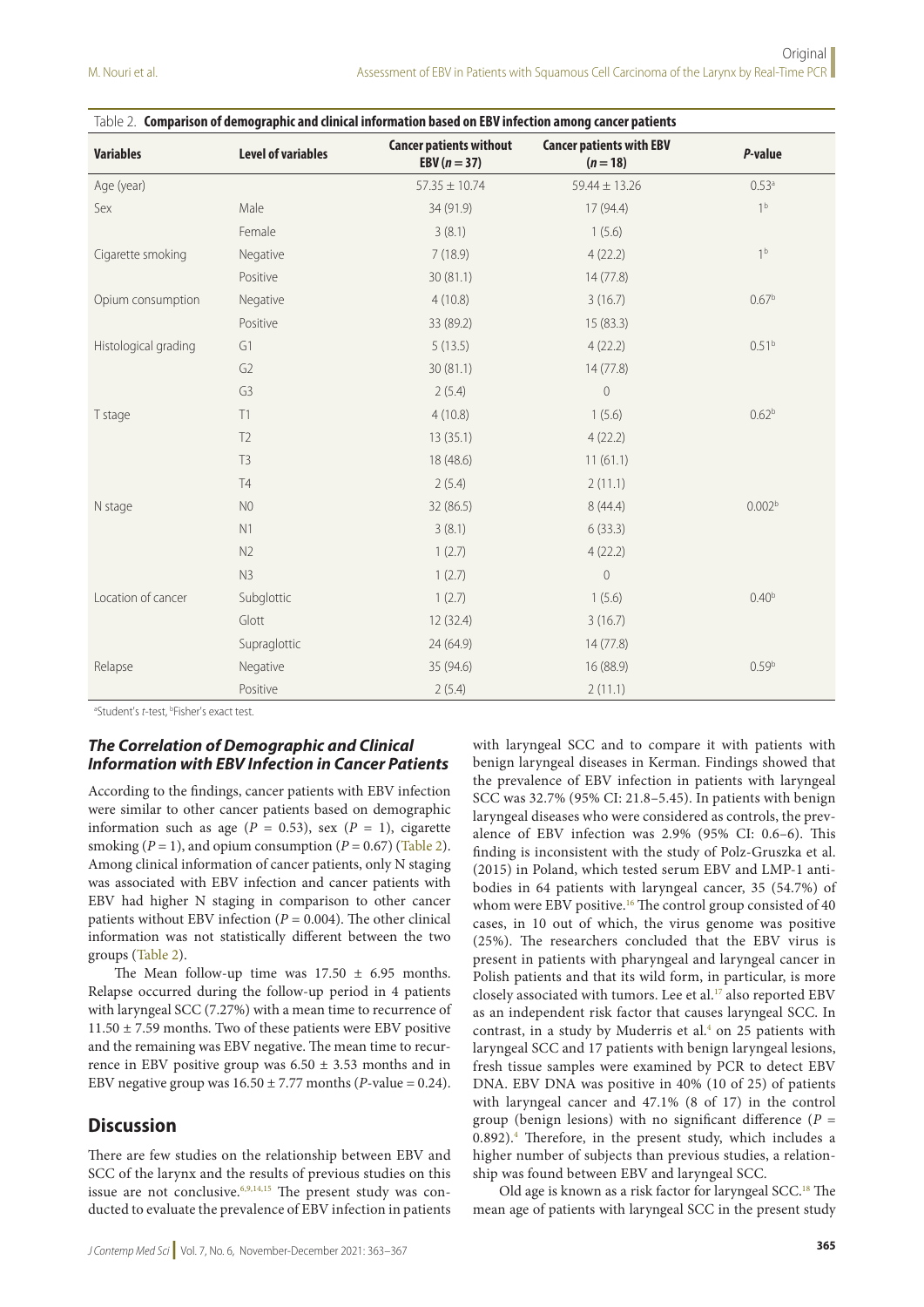was  $58.04 \pm 11.55$  years old (age range: 31 to 88 years). The majority of patients ( $n = 53$ , 96.36%) were over 40 years old and there was a significant relationship between increasing age and cancer incidence  $(P = 0.001)$ . There was no statistically significant relationship between age and EBV infection in patients with laryngeal cancer  $(P = 0.53)$ , which is consistent with the results of several previous studies. $7,19$ 

In this study, the majority of patients (*n* = 51, 92.7%) were male and the rest were female ( $n = 4, 7.3%$ ). Based on the findings of this study, there was no relationship between the frequency of EBV infection and the gender of cancer patients  $(P = 1)$ , which is consistent with the results of the study of Zhang et al.<sup>19</sup>

Cigarette smoking and alcohol consumption are known as risk factors of laryngeal SCC.<sup>20</sup> In this study, none of the patients reported a history of alcohol consumption but more than three-quarters of cancer patients reported smoking (44, 80%) and there was a significant relationship between cigarette smoking and SCC of the larynx  $(P = 0.02)$ . Opium consumption is also a risk factor for developing head and neck cancer.<sup>21</sup> It was also found that more than 80% of cancer patients were opium users ( $n = 48, 87.3\%$ ), and there was a significant relationship between opium use and laryngeal SCC ( $P = 0.006$ ), but there is no association between EBV infection and smoking  $(P = 1)$  or opium use  $(P = 0.67)$  in cancer patients. This finding is consistent with the result of the study of Muderris et al.,<sup>4</sup> who also found no association between alcohol consumption and smoking and EBV infection in cancer patients.4

In cancer patients, the most common lesion site was the supraglottic region (38 cases, 69.1%), followed by the glottis region (15 cases, 27.3%). In only two patients, a lesion was observed in the subglottic region (3.6%). Findings from the study showed that there was no association between the lesion site of cancer and EBV infection (*P* = 0.40). This finding is consistent with the results of the study of Vazquez-Guillen et al.,<sup>7</sup> who found that EBV DNA in patients with laryngeal SCC and EBV was positive in 22.1% of glottic cancer, 16.7% of subglottic cancer, and 33.3% of supraglottic malignancy. There was no difference between the EBV DNA and the tumor location in their study.<sup>7</sup> In contrast, Břicháček et al.22 reported an association between laryngeal supraglottic carcinoma and EBV infection, and also, found that EBV DNA was positive in 3 out of 5 patients with supraglottic laryngeal cancer.<sup>21</sup>

In the present study, more than one-third of cancer patients was in T2N0 stage ( $n = 22, 40\%$ ), followed by T3N0-T1-3N1 stage (*n* = 20, 36.4%), stage T4N0 (*n* = 10, 18.2%), T1-4N2-3 ( $n = 10$ , 18.2%), and T1N0 ( $n = 3$ , 5.5%), respectively. EBV has no significant relationship with the T stage  $(P = 0.62)$  but was associated with a higher lymphatic stage  $(P = 0.002)$ . Also, no relationship was found between pathological grade and virus burden ( $P = 0.51$ ). In a study by Al-Thawadi et al.<sup>23</sup> that examined the association of this virus with the histopathological and clinical features of head and neck cancers, no association was found between EBV infection and tumor grade or disease stage, $22$  which is consistent with the results of several other studies.<sup>4,8</sup>

The effect of EBV on the prognosis of laryngeal SCC has been controversial.<sup>17,24</sup> In the present study, 4 patients relapsed, among whom two patients were EBV positive and the other ones were EBV negative. There was no significant relationship between EBV and relapse incidence  $(P = 0.59)$ . So, further studies on the effect of EBV on prognosis and risk of disease relapse are recommended.

The effects of co-infection of EBV with other oncogene viruses were determined in different head and neck cancers.5,16 In the present study, only the EBV virus was assessed, so we plan to investigate the effect of co-infection of oncogene viruses on clinicopathologic characteristics and prognosis of this type of cancer.

# **Conclusion**

The findings of the present study showed an association between EBV as a risk factor and laryngeal SCC. Although in this study, the presence of EBV in supraglottic cancers was higher than in other laryngeal sites, this relationship was not significant. Due to the small sample size in the group of cancer patients, further studies with larger sample sizes are recommended to investigate this relationship.

## **References**

- 1. Singh SP, Eisenberg R, Hoffman G. An overview and comparative evaluation of head and neck cancer risk factors in India and Australia. International Journal of Otolaryngology and Head & Neck Surgery. 2018;7(05):254.
- 2. Marur S, Forastiere AA, editors. Head and neck cancer: changing epidemiology, diagnosis, and treatment. Mayo Clinic Proceedings; 2008: Elsevier.
- 3. Ahmadi N, Ahmadi N, Chan MV, Huo YR, Sritharan N, Chin R. Laryngeal squamous cell carcinoma survival in the context of human papillomavirus: a systematic review and meta-analysis. Cureus. 2018;10(2).
- 4. Muderris T, Rota S, Muderris T, Inal E, Fidan I. Does Epstein-Barr virus infection have an influence on the development of laryngeal carcinoma? Detection of EBV by real-time polymerase chain reaction in tumour tissues of patients with laryngeal carcinoma. Brazilian Journal of Otorhinolaryngology. 2013;79(4):418–23.
- 5. Gupta I, Ghabreau L, Al-Thawadi H, Yasmeen A, Vranic S, Al Moustafa A-E, et al. Co-incidence of human papillomaviruses and epstein–barr virus is associated with high to intermediate tumor grade in human head and neck cancer in Syria. Frontiers in Oncology. 2020;10:1016.
- 6. de Oliveira DE, Bacchi MM, Macarenco RS, Tagliarini JV, Cordeiro RC, Bacchi CE. Human papillomavirus and Epstein-Barr virus infection, p53 expression,

and cellular proliferation in laryngeal carcinoma. American Journal of Clinical Pathology. 2006;126(2):284–93.

- 7. Vazquez-Guillen JM, Palacios-Saucedo GC, Rivera-Morales LG, Alonzo-Morado MV, Burciaga-Bernal SB, Montufar-Martinez M, et al. Infection and coinfection by human papillomavirus, Epstein–Barr virus and Merkel cell polyomavirus in patients with squamous cell carcinoma of the larynx: a retrospective study. Peer J. 2018;6:e5834.
- 8. Kiaris H, Ergazaki M, Segas J, Spandidos D. Detection of Epstein-Barr virus genome in squamous cell carcinomas of the larynx. The International Journal of Biological Markers. 1995;10(4):211–5.
- 9. Mousa MJ. The frequency of epstein-barr virus infection as a pathogenic agent in laryngeal carcinoma of Iraqi patients demonstrated by LMP-1 expression. Journal of University of Babylon. 2016;24(3).
- 10. Saedi B, Razmpa E, Sadeghi M, Mojtahed M, Mojtahed A. The epidemiology of laryngeal cancer in a country on the esophageal cancer belt. Indian Journal of Otolaryngology and Head & Neck Surgery. 2009;61(3):213–7.
- 11. Emadzadeh M, Shahidsales S, Bajgiran AM, Salehi M, Massoudi T, Nikfarjam Z, et al. Head and neck cancers in North-East Iran: a 25 year survey. Iranian Journal of Otorhinolaryngology. 2017;29(92):137.